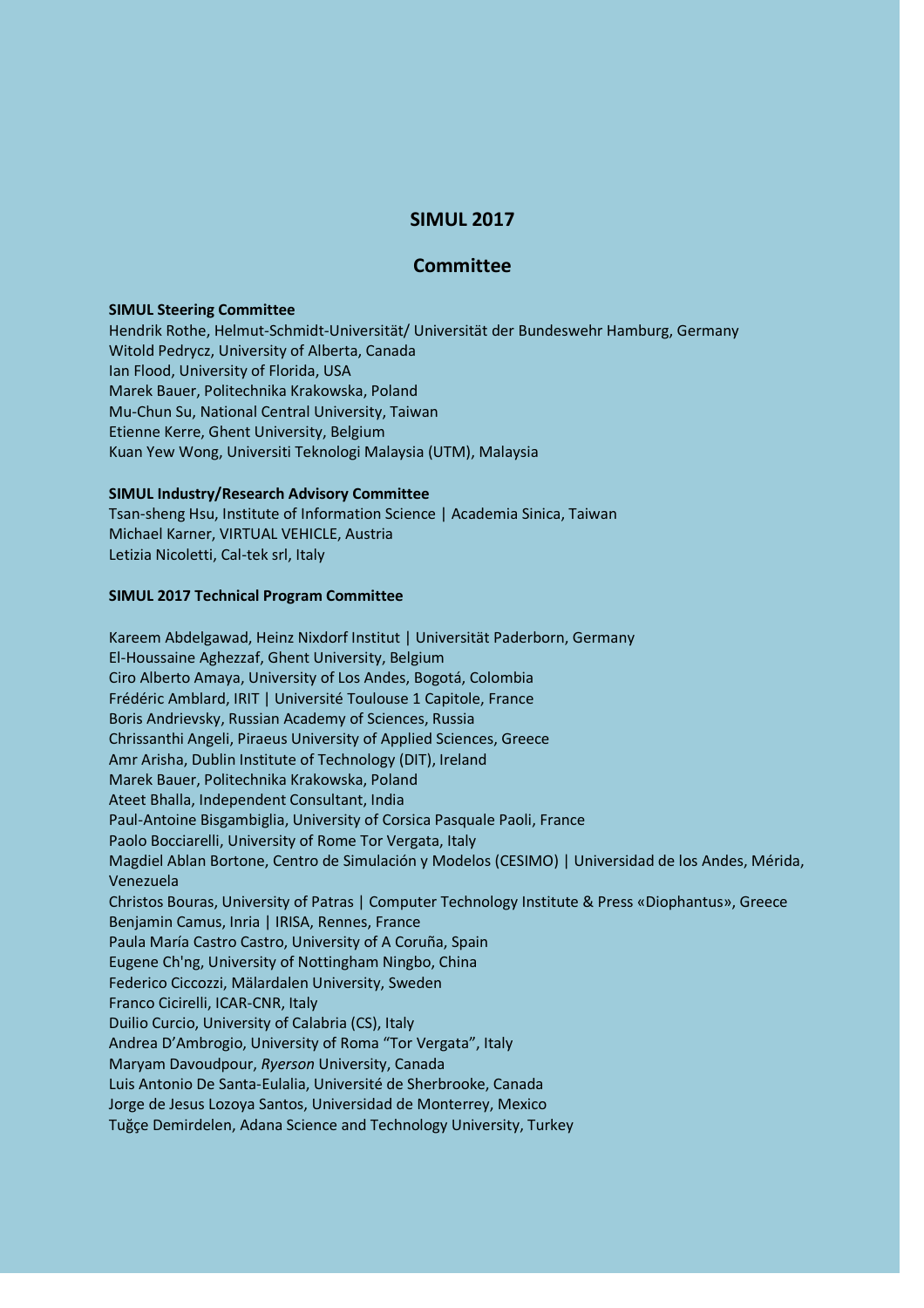Alexander Ditter, Friedrich-Alexander University Erlangen-Nürnberg (FAU), Germany Atalan Dogan, Anadolu University, Turkey Julie Dugdale, University Grenoble Alps, France Vinod Dumblekar, MANTIS, India Rémy Dupas, University of Bordeaux, France Sabeur Elkosantini, University of Monastir, Tunisia Diego Encinas, Informatics Research Institute LIDI – National University of La Plata (UNLP), Argentina Zuhal Erden, ATILIM University, Turkey Ian Flood, University of Florida, USA Adrian Florea, 'Lucian Blaga' University of Sibiu, Romania Romain Franceschini, University of Corsica, France José Manuel Galán, Universidad de Burgos, Spain Héctor Miguel Gastélum González, Tecnológico Nacional de México - Instituto Tecnológico de Tlajomulco, Mexico Luis Gomes, Universidade Nova de Lisboa, Portugal Antoni Grau, Technical University of Catalonia - UPC, Barcelona, Spain Petr Hanacek, Brno University, Czech Republic Magdalena Hańderek, Cracow University of Technology, Poland Thomas Hanne, University of Applied Sciences and Arts Northwestern Switzerland / Institute for Information Systems, Switzerland Houcine Hassan, Universitat Politecnica de Valencia, Spain Celso Hirata, Instituto Tecnologico de Aeronautica, Brazil Tsan-sheng Hsu, Institute of Information Science | Academia Sinica, Taiwan Xiaolin Hu, Georgia State University, USA Marc-Philippe Huget, Polytech Annecy-Chambery-LISTIC | University of Savoie, France Mauro Iacono, Università degli Studi della Campania "Luigi Vanvitelli", Italy Joshua Ignatius, University of Warwick, Coventry, UK Emilio Insfran, Universitat Politecnica de Valencia, Spain Segismundo Izquierdo, University of Valladolid, Spain Maria João Viamonte, Institute of Engineering (ISEP) - Polytechnic Institute of Porto (IPP), Portugal Zsolt Csaba Johanyák, Pallasz Athéné University, Hungary Eugene B. John, The University of Texas at San Antonio, USA Imed Kacem, LCOMS - Université de Lorraine, France Michael Karner, VIRTUAL VEHICLE, Austria Hamdi Kavak, Old Dominion University, USA Peter Kemper, College of William and Mary, USA Etienne Kerre, Ghent University, Belgium Daria Kolmakova, Samara National Research University, Russia Petia Koprinkova-Hristova, Institute of Information and Communication Technologies | Bulgarian Academy of Sciences, Bulgaria Harald Köstler, Friedrich-Alexander University Erlangen-Nürnberg, Germany Claudia Krull, Institut für Simulation und Graphik | Otto-von-Guericke-Universität Magdeburg, Germany Anatoly Kurkovsky, Georgia Gwinnett College - Greater Atlanta University System of Georgia, USA Massimo La Scala, Politecnico di Bari, Italy Fedor Lehocki, Slovak University of Technology in Bratislava, Slovak Republic Iris Lorscheid, Institute of Management Accounting and Simulation (MACCS) | Hamburg University of Technology, Germany Edwin Lughofer, Johannes Kepler University Linz, Austria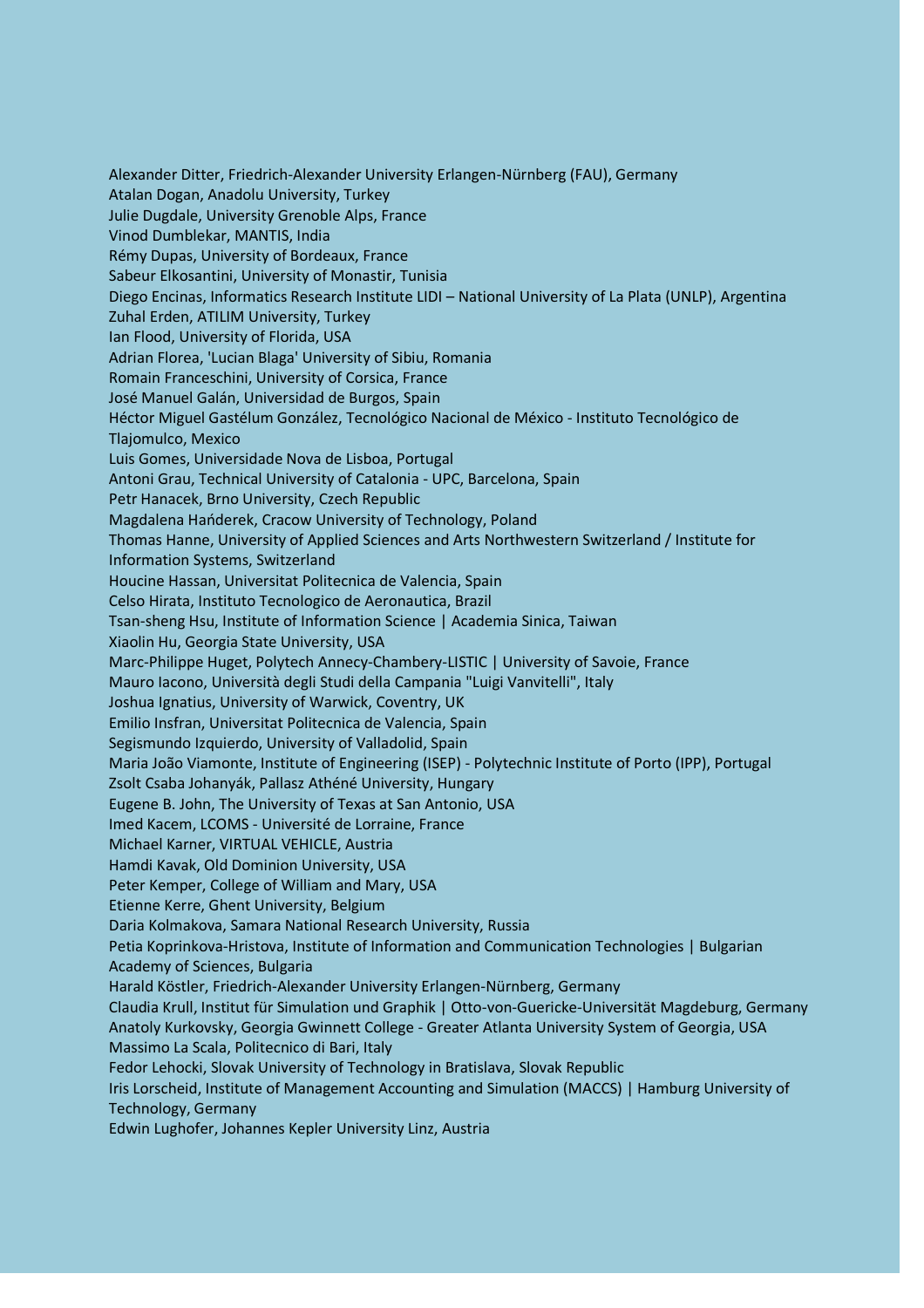Emilio Luque, University Autonoma of Barcelona (UAB), Spain Jose Machado, Universidade do Minho, Portugal Leandros Maglaras, De Montfort University, UK Goreti Marreiros, ISEP/IPP - Engineering Institute – Polytechnic of Porto, Portugal Nuno Melão, Polytechnic Institute of Viseu, Portugal Adel Mhamdi, RWTH Aachen University, Germany Roberto Montemanni, Dalle Molle Institute for Artificial Intelligence (IDSIA) | University of Applied Sciences of Southern Switzerland (SUPSI), Switzerland Paulo Moura Oliveira, UTAD University / INESC-TEC, Portugal Maouche Mourad, Philadelphia University, Jordan Aziz Naamana, LSIS - Marseille, France Nazmun Nahar, University of Jyväskylä, Finland Viorel Nicolau, "Dunarea de Jos" University of Galati, Romania Letizia Nicoletti, Cal-tek srl, Italy Libero Nigro, Universitá della Calabria, Italy Halit Oguztuzun, Middle East Technical University, Turkey Aida Omerovic, SINTEF, Norway Tuncer Ören, University of Ottawa, Canada Vitalii Pazdrii, Company of Intellectual Technology / Kyiv National Economic University, Ukraine Witold Pedrycz, University of Alberta, Canada Laurent Pérochon, VetAgro Sup | Université Clermont Auvergne, France François Pinet, Irstea, France Katalin Popovici, The MathWorks Inc., USA Tomas Potuzak, NTIS – European Center of Excellence / University of West Bohemia Plzen, Czech Republic Francesco Quaglia, Sapienza Universita' di Roma, Italy Arash Ramezani, University of the Federal Armed Forces in Hamburg, Germany Roberto Revetria, University of Genoa, Italy / Bauman State University, Moscow, Russian Federation / MEVB Consulting GmbH, Olten, Switzerland José Luis Risco Martín, Complutense University of Madrid, Spain Paola Rizzi, University of L'Aquila, Italy Hendrik Rothe, Helmut-Schmidt-Universität/ Universität der Bundeswehr Hamburg, Germany Victorino Sanz Prat, ETSI Informática - UNED Madrid, Spain Mahdiyar Sarayloo, Università Politecnica delle Marche, Italy Paulo Jorge Sequeira Gonçalves, Instituto Politécnico de Castelo Branco, Portugal Alireza Shojaei, University of Florida, USA Yuri N. Skiba, Universidad Nacional Autónoma de México, Mexico Azeddien Sllame, University of Tripoli, Libya Renata Spolon Lobato, UNESP - São Paulo State University, Brazil Vlado Stankovski, University of Ljubljana, Slovenia Mu-Chun Su, National Central University, Taiwan Halina Tarasiuk, Institute of Telecommunications - Warsaw University of Technology, Poland Pietro Terna, University of Torino, Italy Flávio Torres Filho, Federal Institute of Paraíba (IFPB), Brazil Klaus G. Troitzsch, Universität Koblenz-Landau, Germany Andrea Tundis, Technische Universität Darmstadt (TUDA), Germany Antonio Virdis, University of Pisa, Italy - Dipartimento di Ingegneria dell'Informazione Alfonso Urquía, UNED, Spain